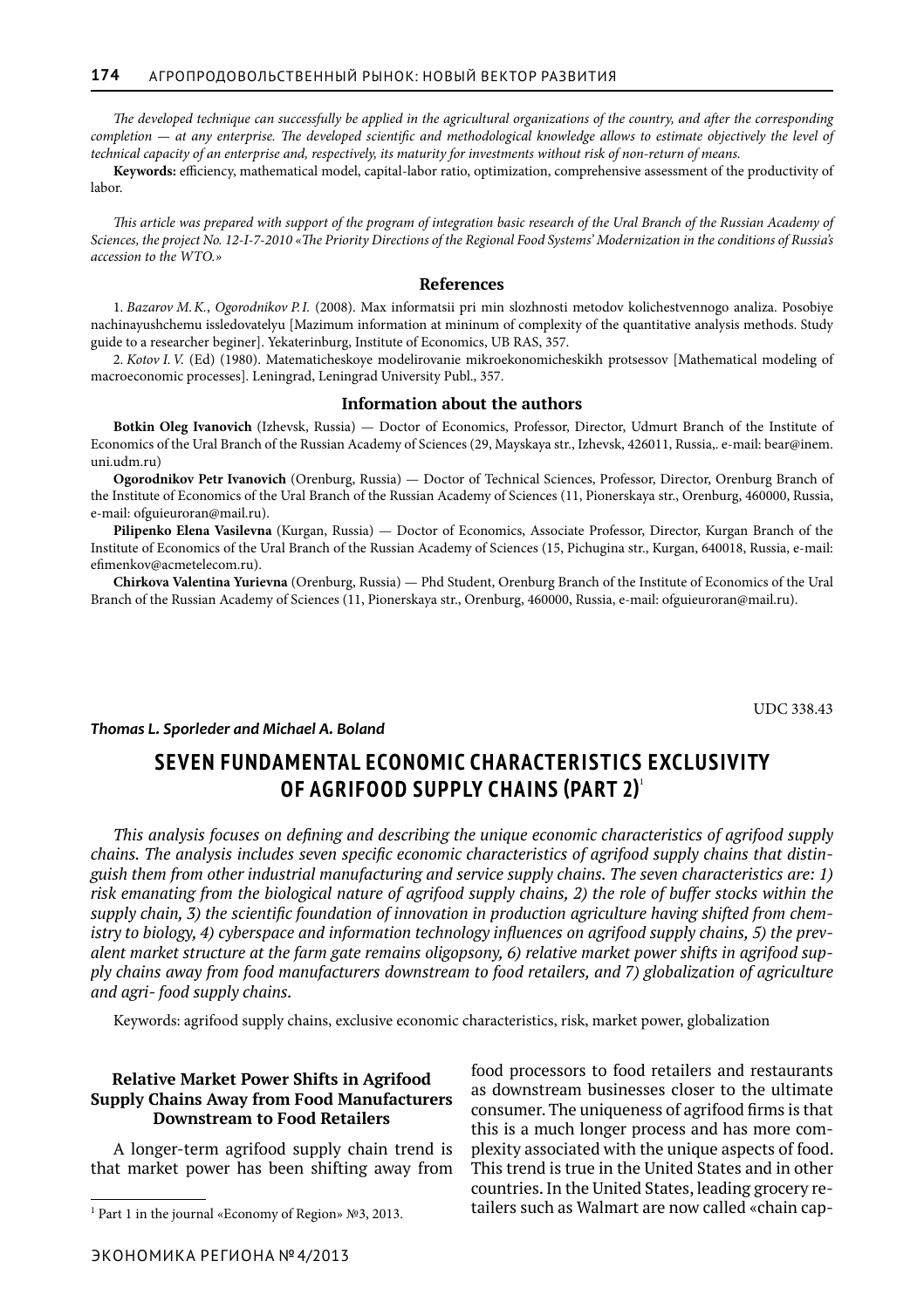tains» because they possess relatively more influence in many agrifood supply chains when compared to other participants in the same chain, such as food processors (Sporleder and Peterson 2003). Sporleder and Peterson argue that chain captains possess economic market power within some agrifood supply chains sufficient to influence the behavior of participants within the entire chain.<sup>1</sup>

Market power concerns are considered by the U.S. Department of Justice often in the event of industry consolidation, where one firm merges with a rival firm in its industry. Complex and sophisticated quantitative tests have been developed to assist courts and regulators in determining firm conduct that may not in the best interest of the public [1]. Evidence from Schumacher and Boland [20] suggests that the persistence of accounting profitability in retail grocery supermarkets was the greatest and most long-lasting of any sector of the food economy. In addition, retail grocery supermarkets and restaurants are integrating upstream into wholesaling while processors are integrating downstream towards wholesalers [12]. However, the authors note that such integration by processors and restaurants into wholesaling has resulted in discounted accounting profits.

Some restaurants, such as McDonalds, while not engaged in vertical integration activities, have expanded their economic influence. This market power stems from their global market share and number of retail locations. Their substantial volume results in increased negotiating leverage with suppliers, access to information on consumer demand for food products through transac- tional data, and core competencies in logistics and inventory management. This culminates in lower average costs per unit of volume relative to their competitors.

Successful brands can provide enhanced market power over time. Interbrand's list of the top 100 most valuable global brands includes four restaurant brands (McDonald's, KFC, Pizza Hut, and Starbucks), six food manufacturing brands (Nescafe, Nestle, Danone, Campbell, Kellogg, Heinz), and three beverage brands (Sprite, Coca-Cola, Pepsi). Such brands suggest greater economic influence and tend to be more valuable as a percentage of total market capitalization relative to other industries. Boland, Freberg and Barton (2001) found that common indicators across successful Fortune 500 food economy firms included large market share, valuable brands, differentiated image or products, and a broad product line. The substantial market share enables global food processors, retail and restaurant firms with these brands to pursue other agendas, such as sustainability initiatives to reduce unneeded space in packaging (e.g., reduce size of boxes to minimize the amount of empty space), increase the use of recyclable materials in packaging, and improve the appearance and consistency of produce. While the substantial market share may be true of other industries, the length of the supply chain coupled with the many firms, agencies, and non-governmental organizations in the agrifood industry makes this process much more complex.

Similarly, the size of space used in cages for layer chickens, use of growth hormones in beef production, use of bovine somatotropin (bST) in fluid milk, and other issues have resulted in voluntary changes made by producers upon request from these retail supermarkets and restaurants [18]. Sumner et al. [22] note that new regulations on cages in California will result in eggs being imported into California from other states rather than produced in California. Similarly, bST is no longer used by dairy producers. Scale of operation enables some retailers and restaurant chains to negotiate effectively and act in a manner consistent with chain captains.

Access to information on consumer demand also has led to enhanced relative market power for retail grocery supermarket and restaurant firms relative to food processors [21]. Evidence suggests this holds even in emerging markets in Latin America and Asia [8]. The use of scanner data and loyalty programs has enabled grocery retailers and food processors to better understand consumer buying behavior and purchasing patterns. The near instantaneous use of such data allows these firms to conduct experiments on pricing to better determine how consumers respond to relative price movements. This is especially useful when trying to determine the value of a brand relative to a store brand or private label brand [17].

<sup>&</sup>lt;sup>1</sup> One specific example is the well-known case of Walmart's packaging scorecard for its suppliers. Walmart is now the largest grocery retailer. The packaging scorecard created by Walmart is their attempt to specify metrics useful to compare the sustainability of practices and the environmental friendliness of packaging among their suppliers. The scorecard evaluates the «green quotient» of product packaging based a number of attributes including 1) greenhouse gas emissions related to production, 2) materials used, 3) product to packaging ratio, 4) cube utilization, 5) recycled content usage, 6) innovation, 7) the amount of renewable energy used to manufacture the packaging, and 8) the recovery value of the raw materials and emissions related to transportation of the packaging materials. Walmart has sufficient market power to dictate that its suppliers will use the scorecard. This is a specific example of the Chain Captain notion within a supply chain.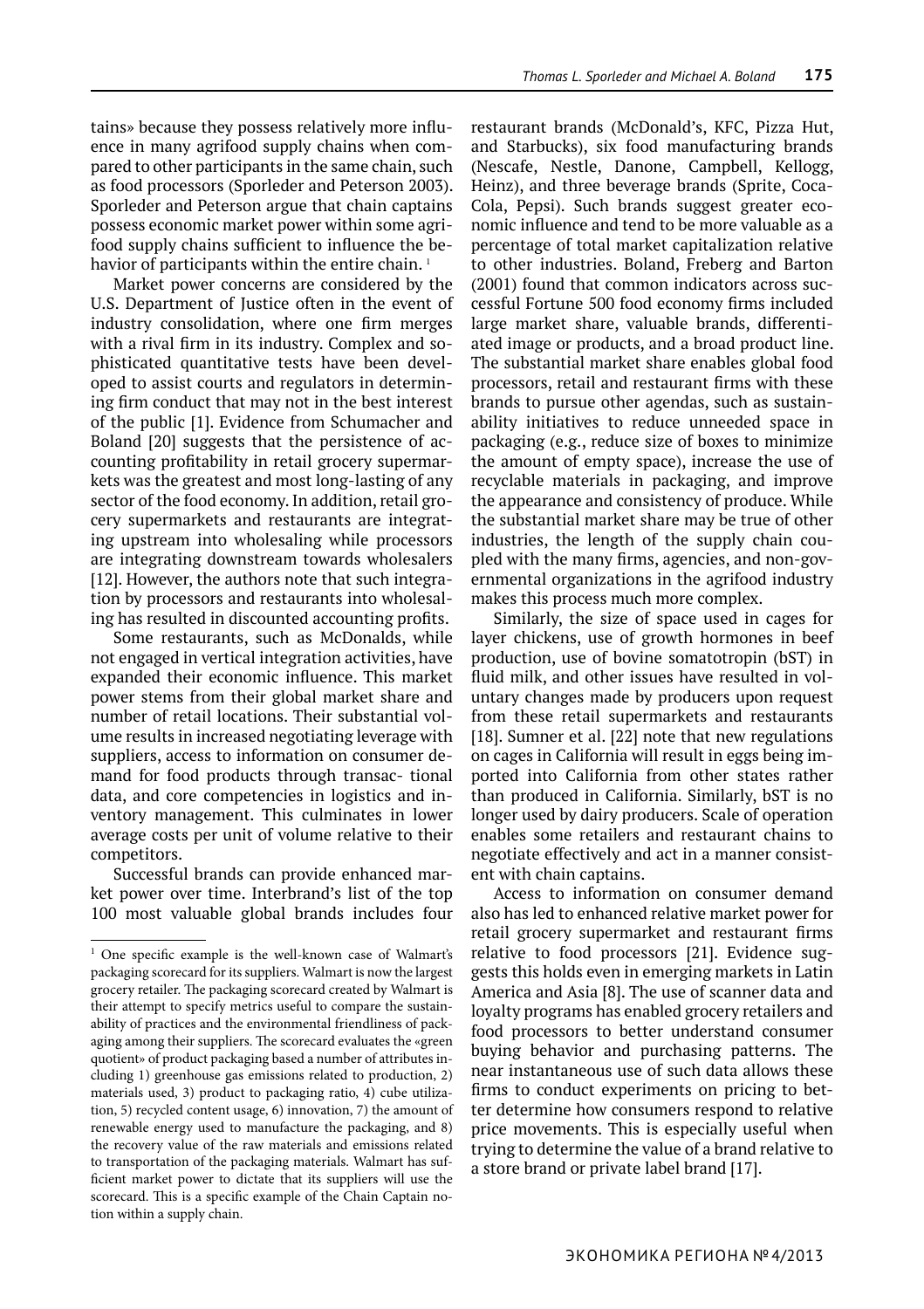### **Globalization of Agricultural Production and Agrifood Supply Chains**

Globalization is a complex reality fed by technological changes and inducing dynamics in living standards and consumer demands around the world [13]. Globalization involves a feedback system. Information technology enables globalization, which in turn increases market size, returns to scale, competition, capital flows and therefore political pressure for multilateral trade agreements and market access among countries [2]. Globalization allows for and promotes foreign direct investments by permitting capital to seek its highest return anywhere in the world. The impact of globalization is extraordinary in many ways. Consumers directly benefit through better, faster, and cheaper products.

Global trade in many agricultural commodities is subject to market forces and government policy. These programs generally shield farmers from transitioning out of agriculture and provide income enhancement for farmers through numerous government programs and policies. The programs exist primarily in the United States and European Union countries. Resource adjustment over time is influenced by trade policy.

For example, U.S. farm policy is subject to a five year planning horizon since the authorizing legislation and legislation providing appropriating funds for the authorized programs is done every five years. Furthermore, trade agreements are negotiated by a President through treaties approved by the U.S. Senate. Many of the trade agreements have a provision for agriculture that is written outside of the Farm Bill [24]. All of these policy issues have implications for agricultural production.

It is well-known that some U.S. agricultural programs have provided economic rents to landowners. Dhuyvetter and Kastens [11] suggest that these rents are significant in determining farmland values and farmland leases are attributed to direct payments of income from the U.S. Treasury to landowners. These economic rents are significant enough that producers will not change cropping patterns quickly unless there are significant changes in relative commodity prices, such as during the 2005 to 2008 crop seasons. During these seasons the renewable fuels mandate drove relative corn prices high and consequently producers began moving more acreage into corn. Land retirement programs, such as the Conservation Reserve Program, are another example. This program idled millions of acres of land and slowed resource adjustment in agriculture. This program was part of the U.S. agricultural policy. In recent years, some of this land was brought back into production when agricultural prices began to increase.

Countries who are members of the World Trade Organization abide by certain rules which include not using agricultural programs that provide incentive distortions to producers and induce them to plant crops at prices not established in global markets. However, countries have undertaken other methods to enhance producer income such as direct payments, crop insurance subsidies, and marketing promotion programs. For all of these reasons, resource adjustment in production agriculture is slow to change over time.

Resource adjustment is not limited to production agriculture. The role of institutions also can limit how quickly agribusiness firms adjust. For example, Boland, Golden, and Tsoodle (2008) noted the high degree of closely-held, family-owned, or cooperative businesses in the U.S. food economy relative to other sectors of the economy. The governance structures of these firms are not unique to the United States. Indeed, family-owned businesses dominate the food economy of many countries and impact the political economy of many countries. Thus, resource adjustment may be slow to change among agribusinesses in many countries.

Globalization increases competition, making it more difficult for firms to raise prices when costs rise. Greater competition also drives managers to add value to goods or services to keep ahead of competitors. As a consequence, production is constantly transferred to the most efficient and innovative firms in a globalized marketplace. Consumers directly benefit through better, faster, and cheaper products. Furthermore, the impact of globalization has been a topic of many case studies in the International Food and Agribusiness Management Review and similar publications (for an example, see [3]).

Globalization affects agribusinesses in several ways. First, firms need to have a strategy for competing globally [5]. Commodity-oriented businesses compete on low-cost of production, handling, distribution, and shipping. Food processors must have a large domestic consumption of the good that is being traded so as to be able to trade the high-valued exports and utilize the lower-valued product in the domestic market. This is often true for products with jointness or fixed proportions such as chicken (legs and thighs vs. breasts), beef cattle (steaks vs. middle meats vs. ground hamburger), wine (reserve grapes vs. regular grapes), and ethanol (fuel vs. distillers grains).

For commodities where low-cost per unit is critical, trade is most prevalent. The United States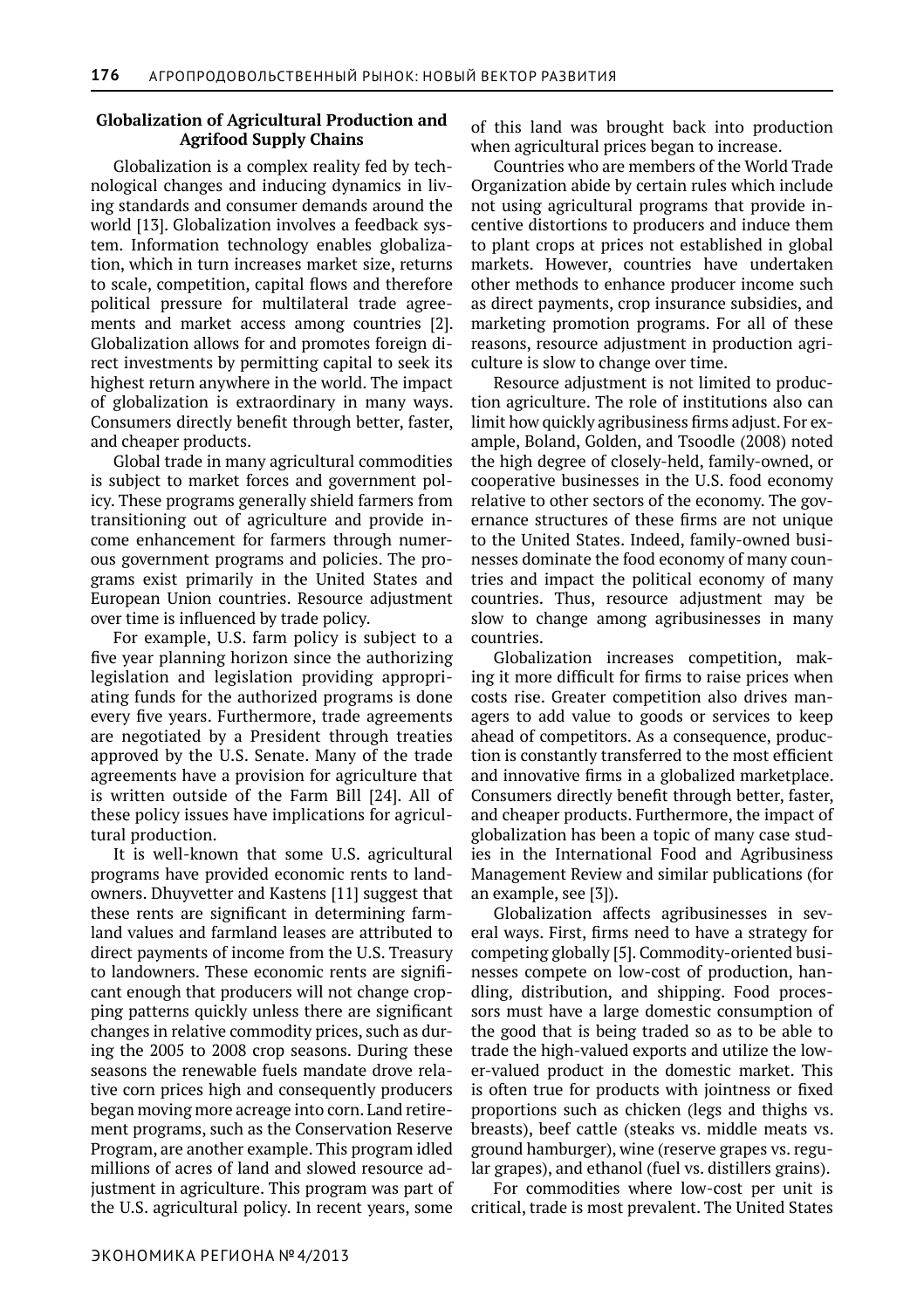has higher cost of production due to relatively high land prices and capital inputs, but enjoys lower shipping and transportation costs. In aggregate, this makes the United States cost competitive with other countries in South America. With regard to processed food products, countries in the European Union have the most integrated level of trade in food products between countries, especially Germany [7]. With regard to agricultural commodities, Brazil is becoming larger due to its unique geographical position with much of its arable land between the equator and 30 degrees south latitude. This enables it to become a larger exporter of horticultural crops, row crops (soybeans) and livestock (beef and poultry).

#### **Implications for Research**

Cost competitiveness studies are important for developing a strategy to compete in the food economy. Such cost studies must include the entire supply chain because of the uniqueness of the agrifood economy and include such global dimensions as the sensitivity of competitiveness to changes in currency exchange rates. Examples of this are the Rabobank industry studies. As an illustration, Kiechel [15] discusses why this type of study is an important activity for strategy consulting firms. Examples of how firms and their managers compete in this environment are critical for researchers to understand. For instance, Penrose's [19] pioneering research case on Hercules Powder was one the first to use a case study approach in a scientific manner for research on industry analysis. This is an example of how an academician can conduct an in- depth analysis of a firm and the industry in which it operates in an effort to better understand how strategy evolves. The Industry Studies Association, which was established by the Alfred P. Sloan Foundation, is designed to share such scholarship.

The Nobel Foundation has recognized the achievements of North, Coase, Williamson, and Os- trum in recent years for their work in institutional economics. It is likely that these contributions will find their way into graduate degree programs in agricultural economics and management. The National Food and Agribusiness Management Education Commission reported that only four programs were teaching these institutional economics concepts (Boland and Akridge 2004). Over time, it is likely that this will increase because as numerous authors have noted, there are many applications to the food economy of these concepts (Sykuta and James [23]). For example, the prevalence of closely-held firms such as agricultural cooperatives as an institution globally is one aspect that requires greater exploration [10]. King et al. [16] summarize much of the literature on cooperatives. As Boland, Golden, and Tsoodle (2008) note, the prevalence of family-owned firms and cooperatives are unique governance structures that are typically not studied within colleges of business programs.

The theoretical and empirical work to substantiate these theories is predominately based upon observation through the use of case studies and other qualitative data techniques. Methods such as research cases of firms within agrifood supply chains need to become part of the standard program for graduate student training in much the same way that econometric and mathematical programming are an important part of graduate training in agricultural economics and management.

This carries over to the choice of doctoral student topics. Boland and Crespi (2010) conducted a census of every dissertation published in agricultural economics and management in the United States over the 1950 to 2005 time period and among many findings, reported less than ten dissertations which used a case study type approach. In fact, there was a significant time gap between Goldberg's 1952 dissertation on the soybean processing industry and the next dissertation that used a similar qualitative approach. Many agricultural economics and management graduate faculty are likely to be uncomfortable with such methods. Two notable exceptions are Wysocki [25] and Burress [6]. It is important to continue to promote the use of such techniques and educate our colleagues and graduate students on their use. Unfortunately, the majority of agricultural economics and management departments lack critical mass of such faculty.

The training most agricultural economists receive in their doctoral programs enables them to work with large complex time series and/or cross-sectional data sets, such as those often found in large retail groceries. These techniques are within the traditional domain of the agricultural economics discipline. The authors argue however, that a deep understanding of the uniqueness of the food economy, that can be derived primarily from case studies and qualitative analysis, is important for graduate students seeking eventual employment within agrifood industries.

A related issue, although much debated in the professional academies, is the relevance of agricultural economics and management. The shortterm budget issues which are really longer-term in nature suggest that universities value the agribusiness management teaching function at the undergraduate level and the production eco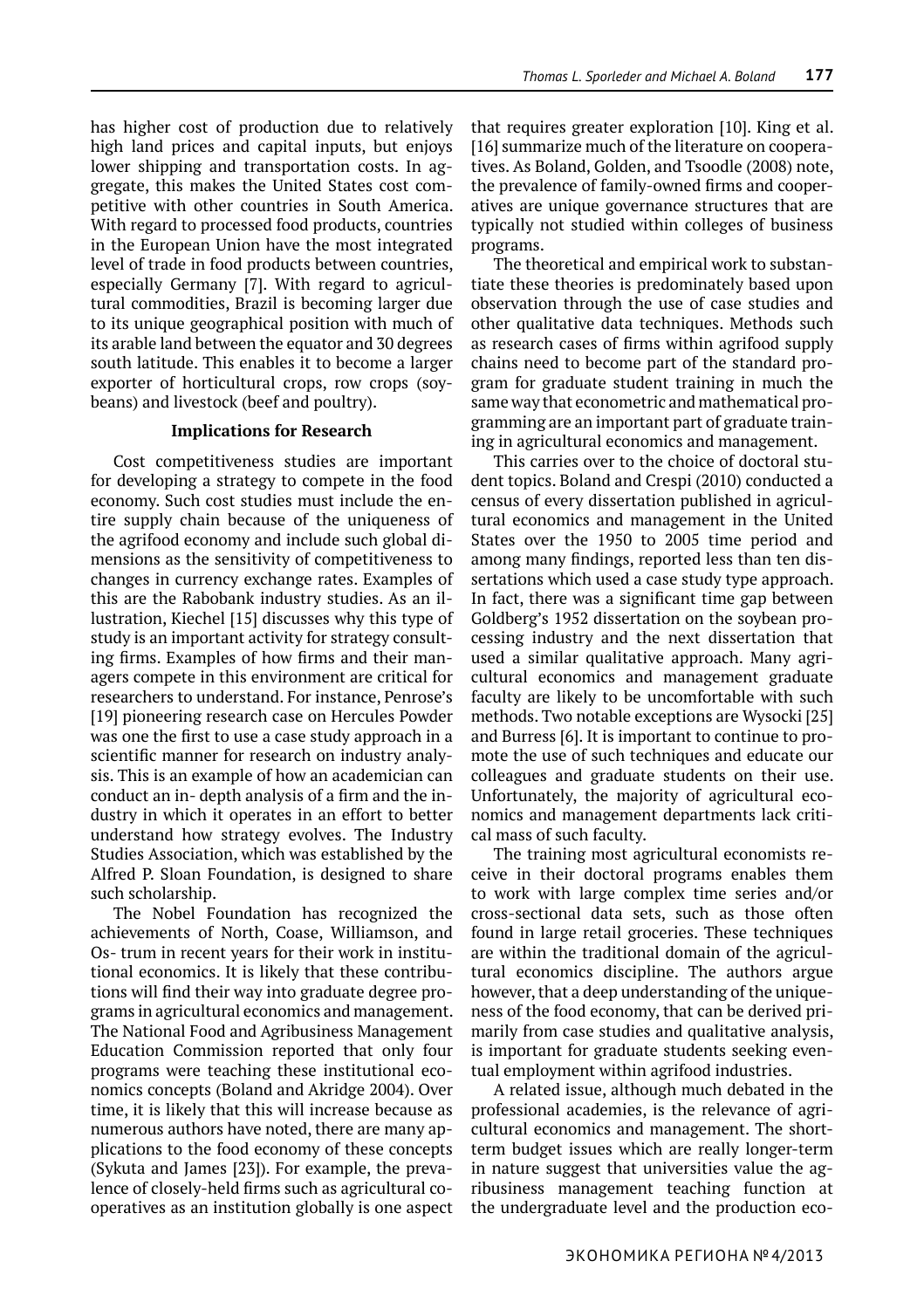nomics and quantitative methods function at the graduate level for engaging with agricultural science colleagues on USDA National Food and Agriculture Institute mission research (Boland 2009). Cook and Chaddad [9] provide an excellent historical perspective on agribusiness management research. In general, management research on agribusiness firms is not in that mission with the exception of cooperatives and those programs are heavily funded through faculty chair endowments and centers. Boyd et al. [4] conducted an extensive literature review of management as an input in agribusiness firms and found little empirical evidence demonstrating that it had a significant impact on agribusiness performance. While it is evident that increased resources are needed for graduate program initiatives in agribusiness economics and management, it is difficult to see where they will emerge except through the social sciences rather than the agricultural sciences.

#### **Managerial Implications**

The exclusivity of agrifood supply chains provides a rich foundation for managerial implications that focus on industry forces that a firm must take into account when developing corporate strategy. The agrifood supply chain is globalized, requiring managerial knowledge regarding international trade and the complex labyrinth of regulations and stakeholders that influence commodity production in most countries.

Implications abound for the managers of firms in the agrifood supply chain. A clear picture emerges from the exclusivity aspects enumerated here that competition may materialize from sectors previously thought to be unrelated to food production and distribution. Big pharmaceutical companies are an example. The rapid pace of innovation in human medicine from biology and nanotechnology will influence future agrifood supply chains in unprecedented ways. Everything from new food products to new markets will develop and challenge existing firms to be nimble in planning.

The implications for agrifood supply chains and the firms operating within them are numerous. The future will be more complex than the present. The implication of enhanced complexity covers most choices that firm managers must make over time: strategic choices, external choices, organizational choices, and operational choices. The factors that comprise these choices offers some glance at the future decision-makers must face. For example, the number of products offered in the market, the geographic scope of the firm (i.e., number of countries), and the source and sustainability of differentiation (e.g., brands, products characteristics, etc.) are leading elements of strategic choices. Firms successful at growth will be adroit at knowing when to advance new products and services (strategic timing, exploiting new technology to enhance value to ultimate consumers, and at capturing this value). One small specific example of exploiting technology would be a food manufacturer taking advantage of the development of low-linoleic soybeans to produce healthier foods with little or no transfat.

Corporate social responsibility (CSR), defined in a broad sense, emerges from this analysis in several ways. The so-called triple bottom line endeavors will continue to be important to firms in agrifood supply chains as well as firms in manufacturing and service sectors. However, because of exclusive aspects such as globalization and technologies like gene modification of germplasm, CSR emerges as a vital element that agrifood firm managers must recognize and supervise which differs by location within the supply chain, but becomes increasingly important to all the stakeholders of agrifood firms.

The role of trade associations, promulgating soft law self-regulation, will be more important in the future. Trade associations will have an essential future role in codification of best practices within their particular industries. The term codification implies identifying or creating codes, which are compilations of written statutes, rules and regulations that inform trade association members of best practices and of acceptable and unacceptable firm conduct. .The dynamics, length, and complexities of agrifood supply chains as discussed in this manuscript will enhance the role of trade associations and other non-governmental organizations in promulgating soft law self-regulation. Soft law self-regulation will take on renewed importance in the future. As a specific example, one only need consider the notion that food and medical technology are merging in some applications to create new food supply chains as a means to deliver certain medical technology to consumers. Complex alternatives will need resolution by managers in an unprecedented way.

The role of food manufacturing research and development is less clear in the future than it is under the current agrifood supply chain. Regulatory issues, the nature and intensity of competition within a particular manufacturing industry, and the speed of innovation within the industry are all external to the firm. The elements of organizational choice and architecture include the internal structure of the firm, the role of research and development and innovation within the firm, and other elements less well-understood by man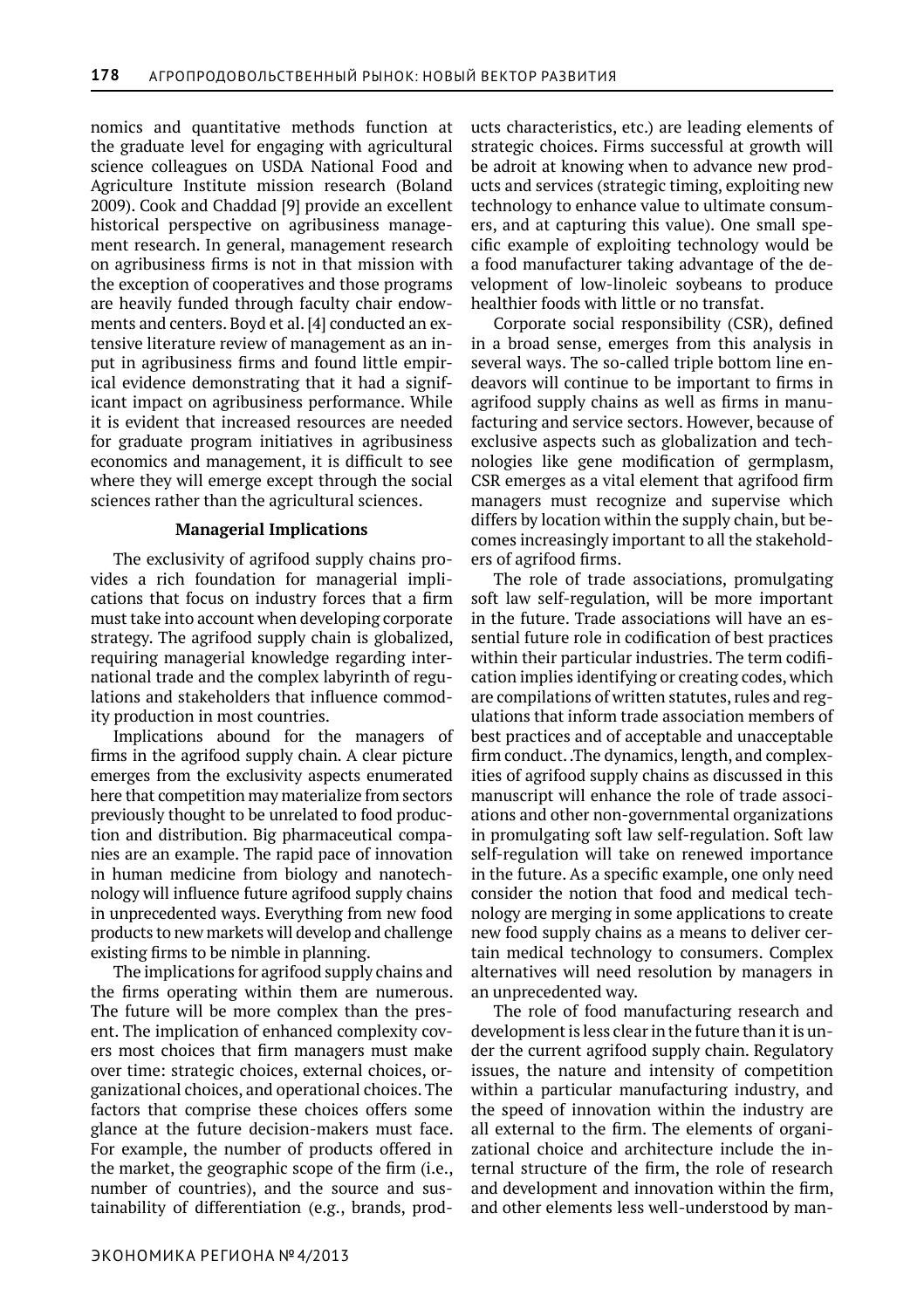agers such as corporate culture and CSR. Grocery supply chains have trended toward chain captains with increasing market power at the retail level as noted earlier. One implication is that entire supply chains or networks may compete against one another in the future.

The future role of business policy will become more important in agrifood supply chains. The complexity, length, and number of different firms (e.g. producers, first-handlers, manufacturers, wholesalers, food service suppliers, retail groceries, and restaurants), regulatory bodies, and other agents (NGOs) make the agrifood industry much different and exclusive relative to other manufacturing and service industries. Demands by NGOs and others will continue to present dynamic situations that add complexity to the chain.

One recent example of these complexities within agrifood supply chains include the support received for fundamental shifts in the manner in which nutrition information is presented to consumers [14]. The Institute of Medicine recently called for a four-star front-of-package voluntary labeling of healthfulness on all food products in the United States. The suggestion is to move away from protocols that mostly provide nutrition information to protocols that offer clear guidance to consumers about the healthfulness of the product. Even though such a shift in labeling may appear to be a food processor issue, the reality is that it is a chain issue. It must be managed from a supply chain perspective to be implemented in a credible and cost effective way. Upstream supply chain participants must be vigilant to understand the ultimate needs of downstream customers. The future, no doubt, will be toward enhanced vertical alliances in supply chains in an effort to manage these types of chain issues.

#### **References**

1. *Abere A.*, *Capps O.*, *Church J.*, and *Love H.A.* (2002). Mergers and Market Power: Measuring the Effect of Market Power of the Proposed Acquisition by The Coca-Cola Company of Cadbury Schweppes' Carbonated Soft Drinks in Canada. In Measuring Market Power, edited by D. J. Slottje, Amsterdam, The Netherlands: Elsevier B. V, 233-294.

2. *Boehlje M.*, *Akridge J.T.*, and *Downey W.D.* (1995). Restructuring Agribusiness for the 21st Century. Agribusiness, 11(6), 493-500.

3. *Boland M.A.* and *Gallo E.* 2009.International Agribusiness Strategy Cases: A Book in Honor of Professor Ray Goldberg. Manhattan, KS: Kansas State University Publishing.

4. *Boyd S.*, *Boland M.A.*, *Dhuyvetter K.*, and *Barton D.* (2007). «The Persistence of Profitability in Local Farm Supply and Grain Marketing Cooperatives.» Journal of Agricultural and Applied Economics, 59(1), 201-210.

5. *Busch L.* and *Bain C.* (2004). «New! Improved? The Transformation of the Global Agrifood System, Rural Sociology, 69(3), 321-346.

6. *Burress M.C.* (2007). Informing the Theory of Collective Entrepreneurship: Investment Choice. Ph.D. diss., University of Missouri, Columbia.

7. Central Intelligence Agency. (2011). The WorldFactbook. Available at:

8. https://www.cia.gov/library/publications/the-world-factbook/rankorder/2078rank.html (date of access: May 2011).

9. *Cook M.L.*, *Reardon T.*, *Barrett C.*, and *Cacho J.* (2001). Agroindustrialization in Emerging Markets: Overview and Strategic Context. International Food and Agribusiness Man- agementReview, 2 (3/4), 277-288.

10. *Cook M.L.* and *Chaddad F.* (2000). Agroindustrialization of the Global Food Economy: Bridging Development Economics and Agribusiness Research. Agricultural Economics, 23, 207-218.

11. *Chaddad F.R.* and *Cook M.L.* (2004). Understanding New Cooperative Models: An Ownership- Control Rights Typography.» Review of Agricultural Economics 26(3), 348-360.

12. *Dhuyvetter K.* and *Kastens T.* (2010). Government Program Payments and Non-agricultural Returns Affect Land Values. Kansas State University. Available at: www.agmanager.info (date of access: 21 November 2010).

13. *Dorsey S.* and *Boland M.A.* 2009. Vertical Integration in the U.S. Food Economy, Journal of Agricultural and Applied Economics 41(3):585-598.

14. *Gallo E.* (2009). The 10 F's of the Global Food System. Presentation at International Food and Agribusiness Management annual meeting, Budapest, Hungary. June.

15. Institute of Medicine of the National Academies. (2011). Front-of-Package Nutrition Rating Systems and Symbols. Food and Nutrition Board. Washington, D.C.

16. Interbrand. 2010.Best Global Brands 2010.(date of access: November, 2010).

17. http://www.interbrand.com/en/knowledge/best-global-brands/best-global-brands-2008/best-global-brands-2010.aspx

18. *Kiechel W.* (2010). The Lords of Strategy: The Secret Intellectual History of the New Corporate World. Harvard Business Press, Cambridge, Massachusetts, USA.

19. *King R.*, *Boehlje M.*, *Cook M.L.*, and *Sonka S.T.* (2010). Agribusiness Economics and Management. American Journal of Agricultural Economics, 92(2), 554-570.

20. *Kinsey J.* (2001). The New Food Economy: Consumers, Farms, Pharms, and Science. American Journal of Agricultural Economics, 83(5), 1113-30.

21. *McCorkle K.* Technology, the Consumer, and the Food Supply: The Kroger Company. International Agribusiness Strategy Cases: A Book in Honor of Professor Ray Goldberg, edited. by M.A. Boland and E. Gallo. Manhattan, KS: Kansas State University Publishing, 237-246.